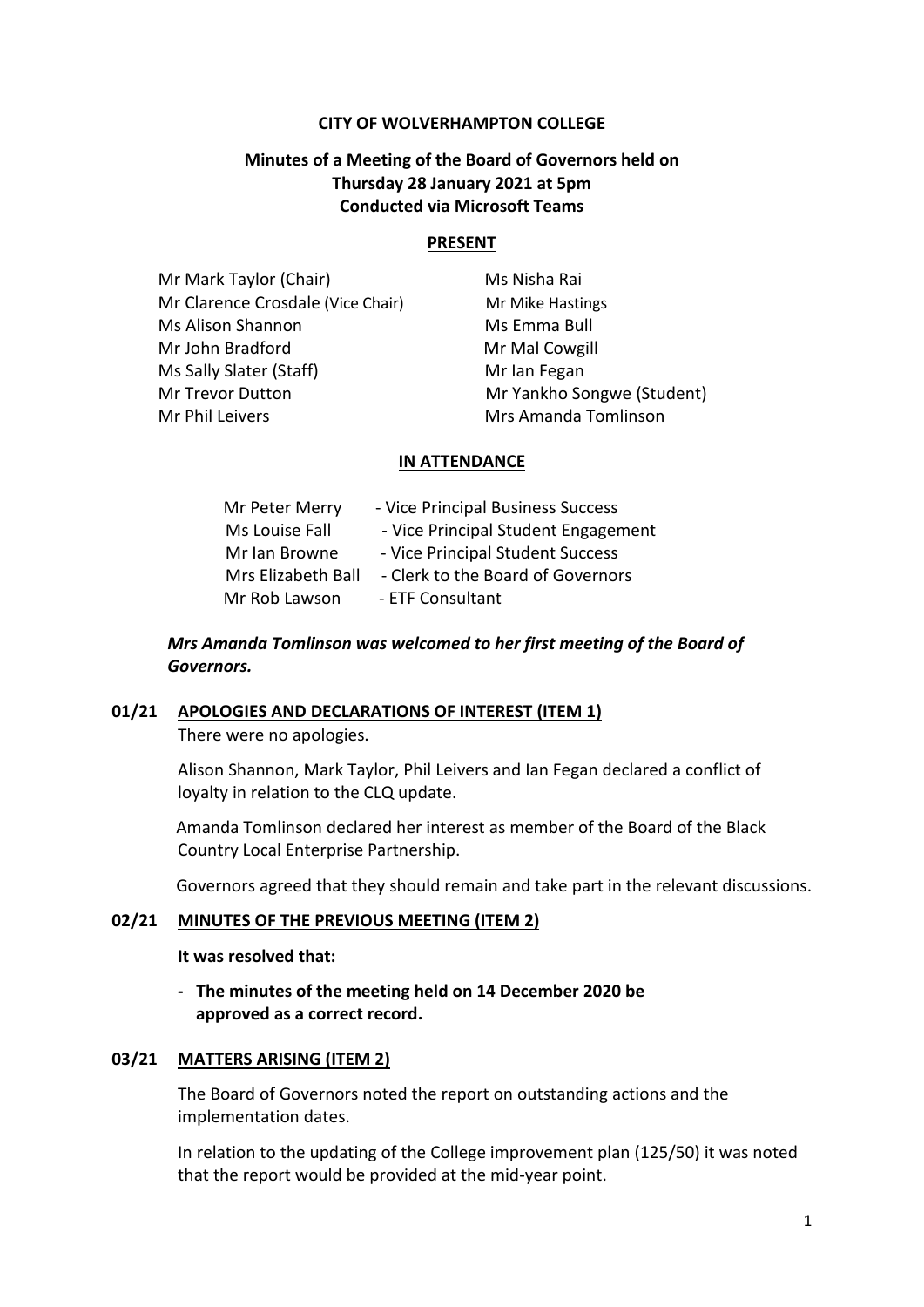# **04/21 CORRESPONDENCE (ITEM 3)**

The Board of Governors received the letter from Gillian Keegan MP dated 21 January 2021.

The Principal reported that it had not been possible to prepare a report for Governors at this meeting on the new White Paper, but that there will be an opportunity for the Board of Governors and the College to feedback as part of the consultation process.

## **05/21 UPDATES (ITEM 4)**

# **(a) Campus Transformation Oversight Group (CTOG) - CLQ and CoWTechC (Confidential Report)**

The Principal presented the slides that had been provided at the recent meeting of the CTOG and reported that as a result of the discussions at the meeting of the Group the risk profile had been updated.

The Chair of the CTOG confirmed that the meeting had been very comprehensive and that the minutes would be received at the next meeting of the Board.

## **The Board of Governors noted the report.**

## **(b) FE Commissioner Action plan**

The Principal presented the updated action plan as at January 2021.

The Chair highlighted that the College had taken action to implement all of the recommendations that had been made by the FE Commissioner following the visit in 2020 and that the RAG rating of green for each action indicated that these were being implemented and addressed.

The Independent Consultant confirmed that he would provide feedback on the review to the Chair and would then present his findings at a future meeting of the Board of Governors.

## **The Board of Governors noted the updated action plan.**

## **04/21 FINANCIAL STATEMENTS AND AUDIT (ITEM 5) (CONFIDENTIAL)**

## **05/21 STRATEGIC DEVELOPMENT UPDATE (ITEM 6)**

The Principal reported that the strategic focus this year is on four themes: curriculum planning; leadership succession; financial resilience and the property strategy.

It was noted that a report on the key performance indicators would be made at the half year point and that a report on leadership succession would be provided at a subsequent meeting.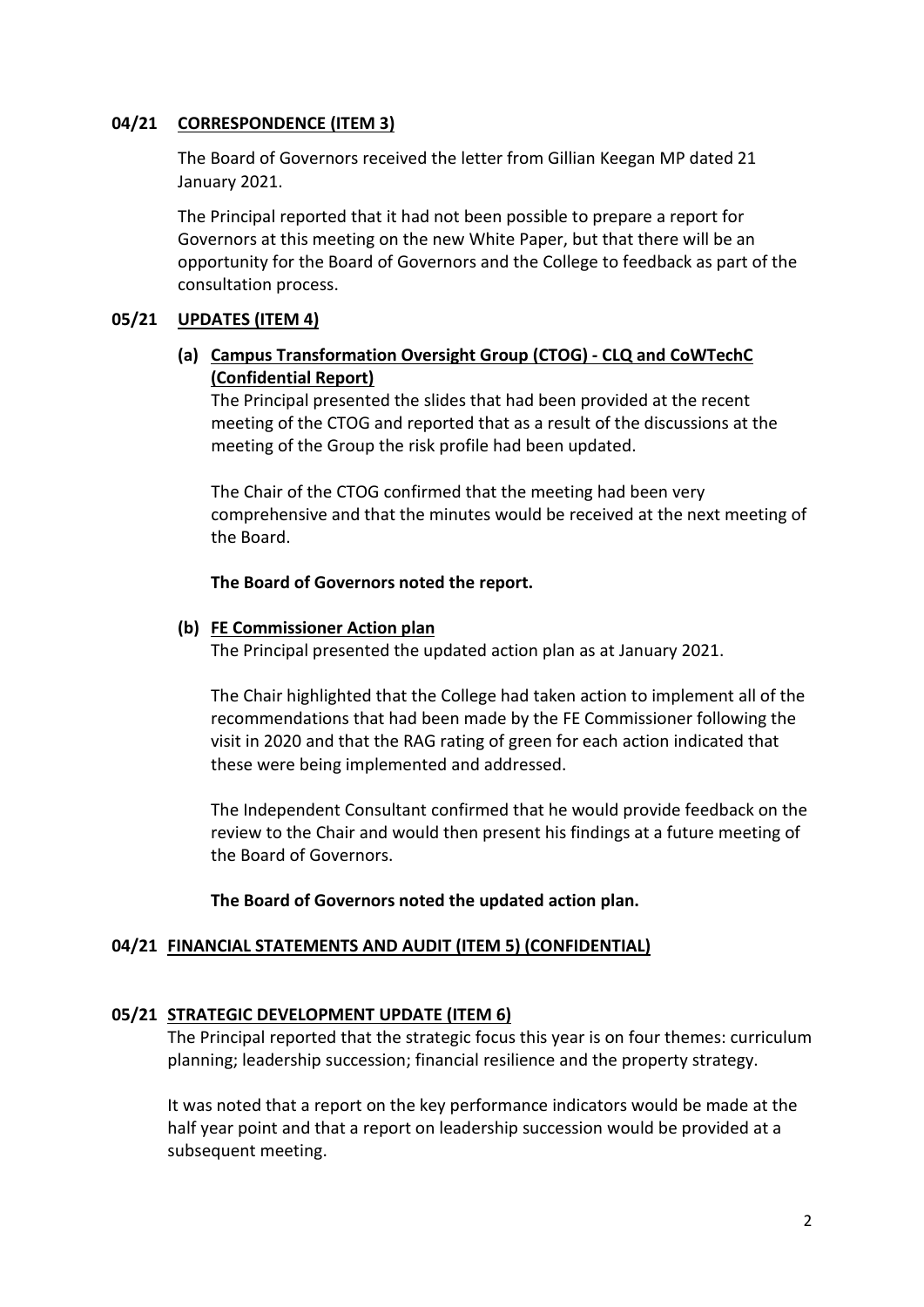#### **Property Strategy (Confidential)**

#### **06/21 COLLEGE REPORT (ITEM 6)**

# **1. Student Engagement**

# **(a) College Opening and Testing update**

The Vice Principal Student Engagement provided an update on the arrangements that had been put into place following the national lockdown restrictions which were introduced on 5 January 2021.

It was noted that the College continues to provide support for students that are classified as vulnerable which include blended learning, access to the Study Hub, provision of food vouchers and the offer of provision of IT equipment to approximately 248 students.

The Vice Principal Student Engagement reported that on-site activity is limited to the Wellington Road site and that all COVID-19 protocols remain in place including the Duty Principal role.

It was also reported that selected BTEC exams had taken place and that in many cases this had been welcomed by students who wanted to be graded on their own ability. Some exams had 100% attendance, but it was noted that BTEC have cancelled all exams from February 2021.

Governors asked whether all students that require IT equipment have been identified. They were advised that 248 students had been identified either by the students themselves raising the issue or it becoming apparent when engaging with the students. It was reported that the list is added to daily and that recently an application had been made to the DfE for 420 laptops.

Governors also asked if about any issues relating to connectivity. The Vice Principal Student Engagement reported that the College is able to source support which includes vouchers offered by BT. In addition, it was noted that Vodaphone have offered data cards which should be delivered soon.

A Governor also suggested that contact be made with a charity called Hubbub who are able to source access on a means tested basis.

Governors commented that they were keen to tackle digital exclusion and would be prepared to consider additional support for students within the current financial constraints.

The Vice Principal Student Engagement was asked how the decision was made about which students should receive equipment first.

Governors were advised that data had been collected from Students in September 2021 and these students were contacted first. Where resources were not required, they were removed from the list.

Governors noted the praise for the behaviour and engagement of students during the pandemic and asked whether it was possible to recognise their efforts in some way.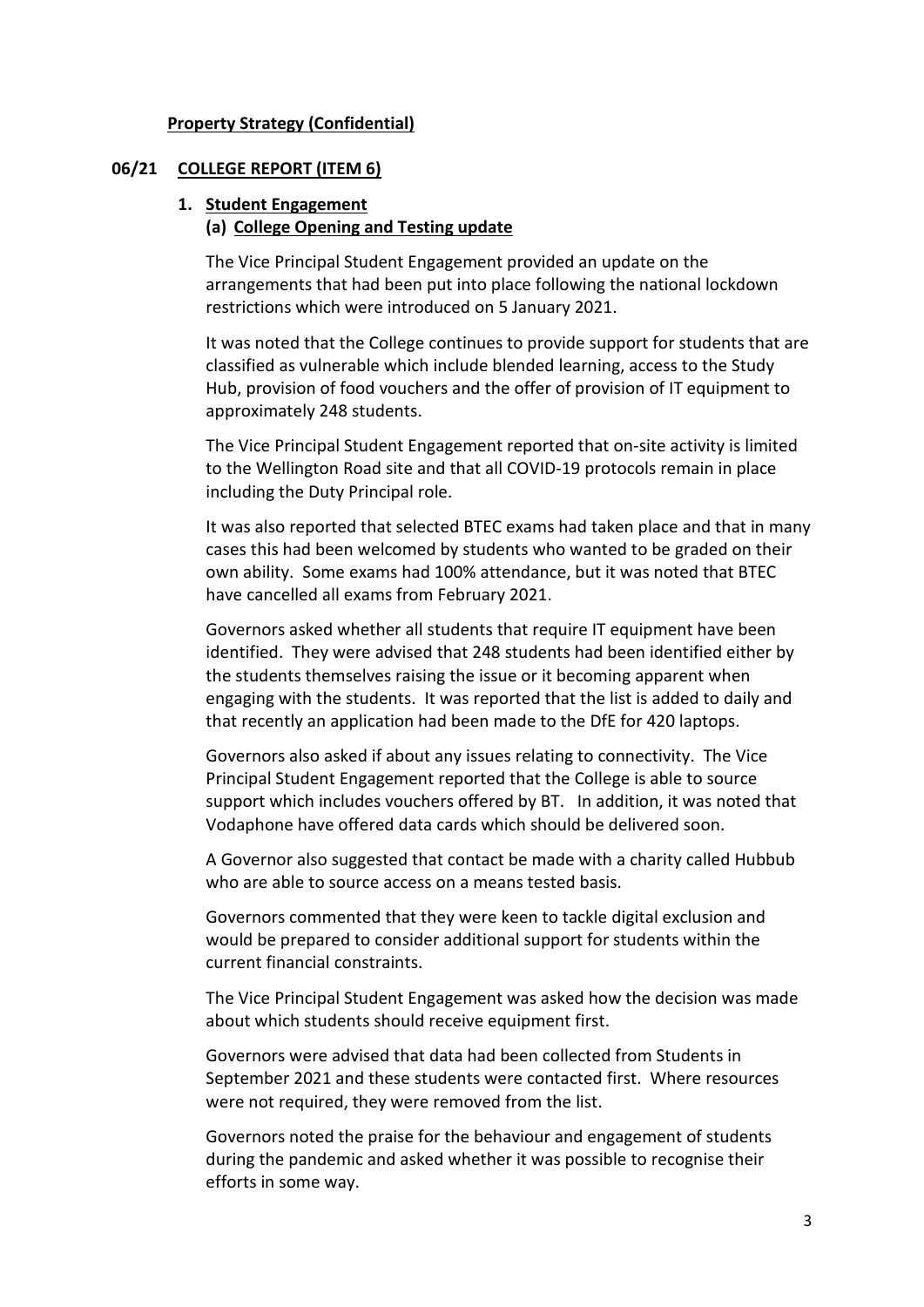The Vice Principal Student Engagement responded that this could be given further consideration and that there may be an opportunity for a celebration of some form in this context.

## *Clarence Crosdale left the meeting.*

Governors asked about the arrangements at the College for the February half term break in relation to lateral flow testing and free school meals.

The Vice Principal Student Engagement reported that the College will look to support students with vouchers during half term, but are also meeting with the City Council to discuss the potential to use the winter grant.

The Vice Principal Student Engagement confirmed that during half term there will not be any on-site activity for students. As a result the number of staff accessing the campus will be minimal.

# **The Board of Governors noted the efforts by staff to adapt re-opening in line with government guidance.**

#### **(b) January Adult Offer**

The Vice Principal Student Engagement provided an update on the refreshed part time offer aimed at adults, running from January 2021.

It was noted that the offer had been affected by the national lockdown restrictions in January and as a result the overall number of applications was lower than anticipated.

Governors were advised that once the lockdown restrictions are lifted there will be opportunities to engage with adults in face-to-face learning and that the College continues to support the SWAP's where most students are referred by DWP.

#### **The Board of Governors noted the report.**

#### **2. Student Success**

#### **(a) Maths and English Progress Report**

The Vice Principal Student Success presented the report which detailed levels of achievement for English and maths for 2019/20.

It was noted that overall achievement grades and achievement of high grades had increased based on the College submitted grade or standardised grade if higher.

#### Progress Measures

The Vice Principal Student Success reported that as the DfE has not published performance measures for this year it is difficult to predict what the College's progress scores would be for 2019/20.

However, based on just students from 2019/20 progress scores have increased for both English and maths compared to 2018/19.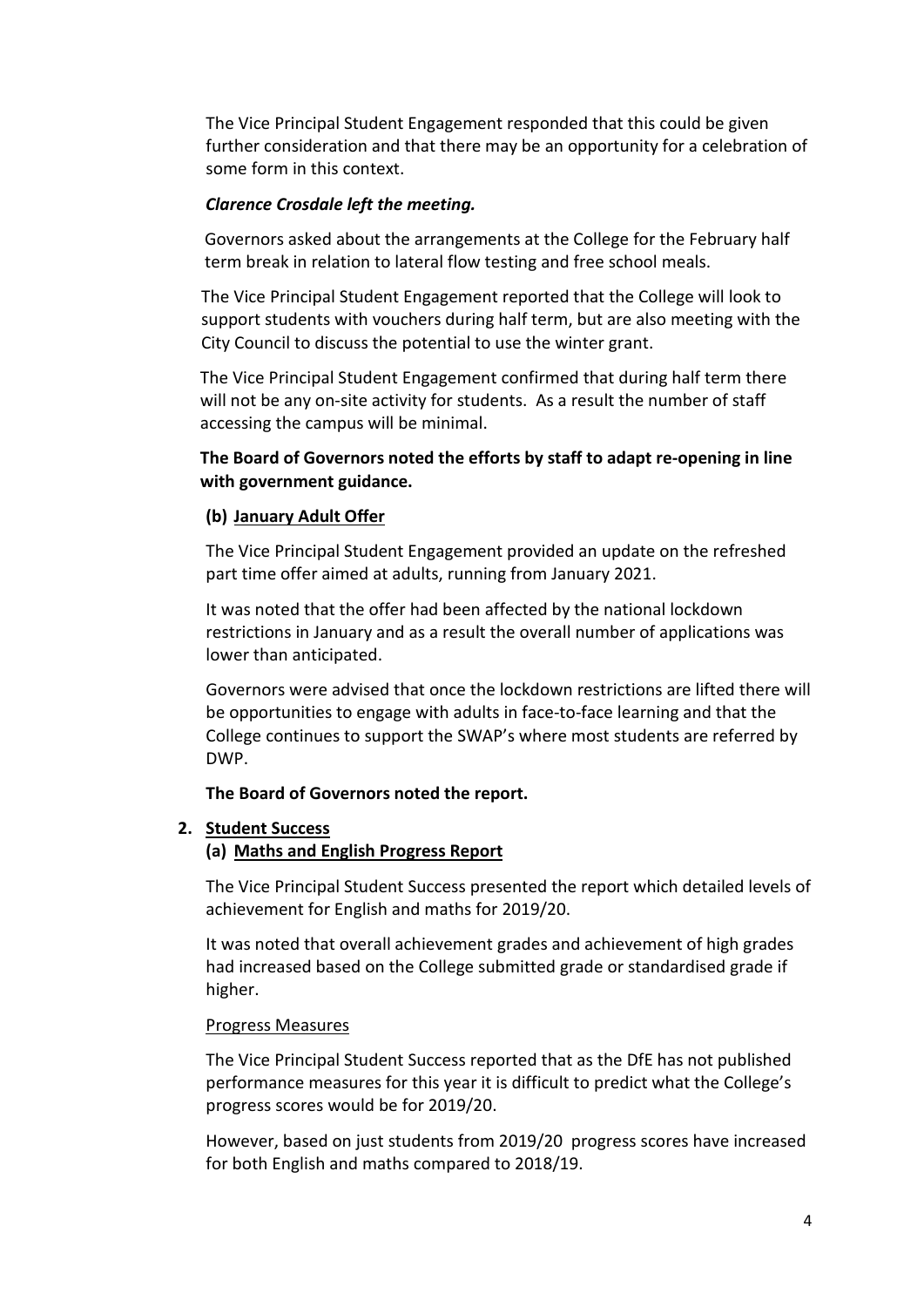# 16-18 Curriculum 2020/21

The Vice Principal Student Success provided an update on arrangements to deliver the curriculum as a result of the COVID-19 pandemic which had included each curriculum area being given two 1.5 hour slots for maths and English. This involved smaller group sizes being taught face-to-face for one session with the other being delivered online.

One Governor had attended the Quality of Education Board for English and reported that it was clear that the students and staff had preferred this approach which had resulted in improved behaviour, less stress for staff and better room utilisation.

#### New Innovations

The Vice Principal Student Success highlighted the changes that had been introduced to support the delivery of maths and English.

#### Part time functional skills – 19+ cohort

Governors noted the report on the effect of the pandemic on Functional skills success rates.

# **The Board of Governors noted the continued improvement in English and maths.**

## **(b) Apprenticeship Progress Report**

## Impact of COVID 19

The Vice Principal Student Success presented the report which provided an update on the impact on apprentices of the COVID-19 pandemic and particularly the decline in apprenticeship starts both locally and nationally.

## Apprenticeship Demand and Delivery

The Vice Principal Student Success presented the report and highlighted that whilst there have been clear benefits from changing the operating structure of the Apprenticeship Team, outcomes are being severely affected by the pandemic.

It was reported that partnership working is seen as vital to the success of apprenticeships and when lockdown is lifted, marketing and promotion will be key.

Two Governors had attended the Quality of Education Board relating to apprenticeships and reported that the change in culture was noticeable and that they were impressed with the confidence of the Sector Lead.

## Sector Developments and Updates

The Board of Governors noted the report on sector developments and updates.

## **Subcontracting**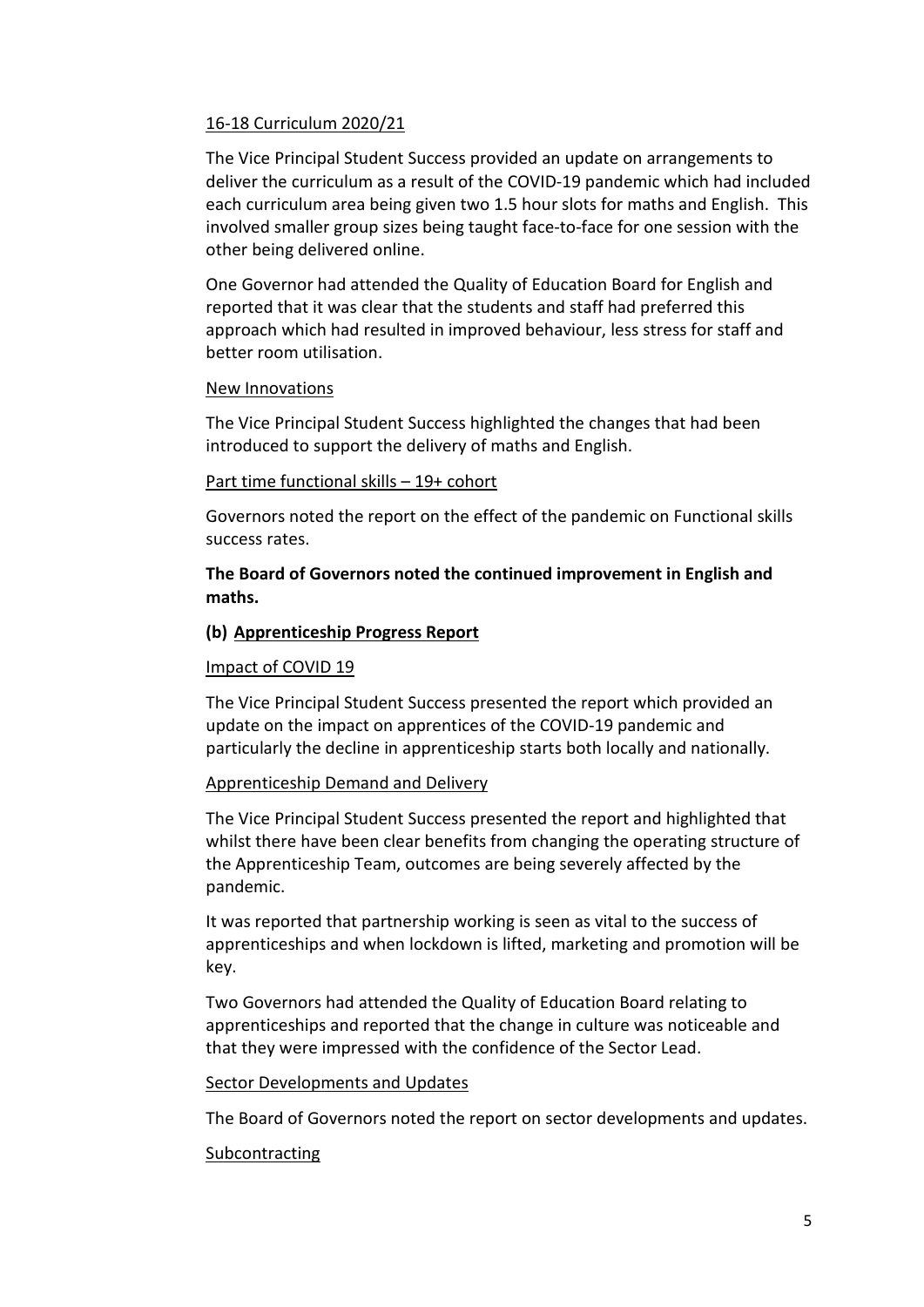The Board of Governors noted the report on subcontracting.

# Quality and Performance

The Vice Principal Student Success presented the update which outlined the effect of the pandemic on apprenticeship starts, income and achievement.

It was noted that the impact of the pandemic and its effect on the Colleges apprenticeship provision is clearly shown in the budget and financial forecast for 2020/21.

**The Board of Governors noted the impact of COVID 19 on apprenticeships and the difficulties in measuring progress.**

#### **(c) On Line Learner Engagement**

Governors noted that levels of student engagement with on line learning in most areas remain high, particularly for A levels and Creative Industries.

Governors commented that they wanted to thank staff for their continuing efforts of staff to engage with and support learners.

#### **The Board of Governors noted the report.**

#### **3. Business Success**

- **(a) Finance Update (Confidential)**
- **(b) Capital Plan Update**

The Vice Principal Business Success provided an update on progress in relation to the Further Education Capital Allocation.

It was reported that the DfE have now confirmed that there is some flexibility around the March deadline which has been extended to September 2021 for planned works which cannot be managed within the current financial year.

#### Approval for Lift Replacement

The Board of Governors noted the report on the approval by the Chair for the awarding of the contract to replace the lift at the Wellington Road Campus.

The approval was given in accordance with the provisions of the Financial Regulations and the Board of Governors was requested to endorse the approval.

#### Works update

The Board of Governors noted the updates in relation to completed works and those that had commenced, the update on costs and the programme.

#### Projects Requiring Authorisation to Award Contract

The Vice Principal Business Success reported that the Board of Governors were requested to approve the awarding of the contracts for the refurbishment of toilets and reception at Wellington Road, the renewal of floor coverings, the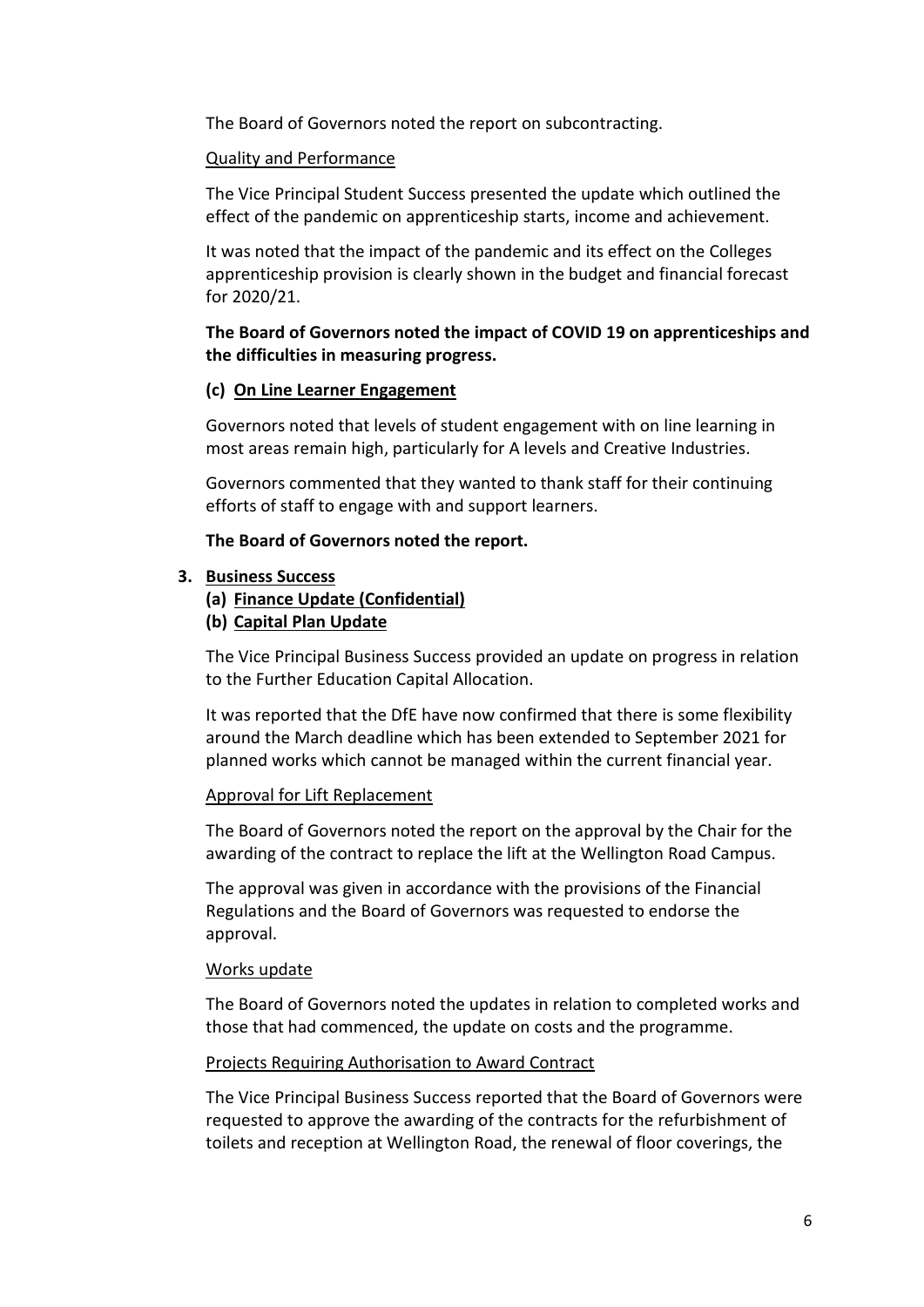replacement of the Boilers and BMS system and the supply and installation of networking equipment.

The Board of Governors noted the report on the procurement process.

## **It was resolved that:**

- **The Board of Governors endorse Chair's Action in awarding the contract to replace the lift at Wellington Road.**
- **The Board of Governors approve the awarding of contracts:**
	- **- Refurbishment of toilets and reception: ECL Building Contractors Ltd**
	- **- Renewal of floor coverings: Hamp Flooring.**
	- **- Replacement Boilers and BMS system: RMC Mechanical Services Ltd.**
	- **- Supply and Installation of Networking Equipment: Nike Computing Ltd**

## **4. People Engagement**

The Principal updated the Board of Governors on the staff pay claim for 2020/21 and the formal response that had been made by the AoC.

He advised that currently there had not been any discussions with the Unions and that at present the College was not in a position to recommend a cost of living award.

Governors agreed that this be communicated via the appropriate channels and that EMT continue to monitor the situation and report regularly to the Board on the position.

#### **The Board of Governors noted the report.**

## **07/21 REPORT FROM THE REMUNERATION COMMITTEE**

The Chair of the Remuneration Committee presented the report. The minutes of the meeting which took place on 10 December 2020 were received.

The Board of Governors considered the Annual Report from the Committee and noted the proposed changes to the Terms of Reference.

# **It was resolved that the Annual Report from the Remuneration Committee and the revised Terms of Reference be approved.**

## **08/21 ANY OTHER BUSINESS (ITEM 9)**

There were no items of any other business.

## **09/21 CONFIDENTIALITY (ITEM 10)**

**It was resolved that the following items would remain confidential:**

- **- Slides presented as part of the report from the Campus Transformation Oversight Group**
- **- Minutes relating to the Financial Statements and Audit Report**